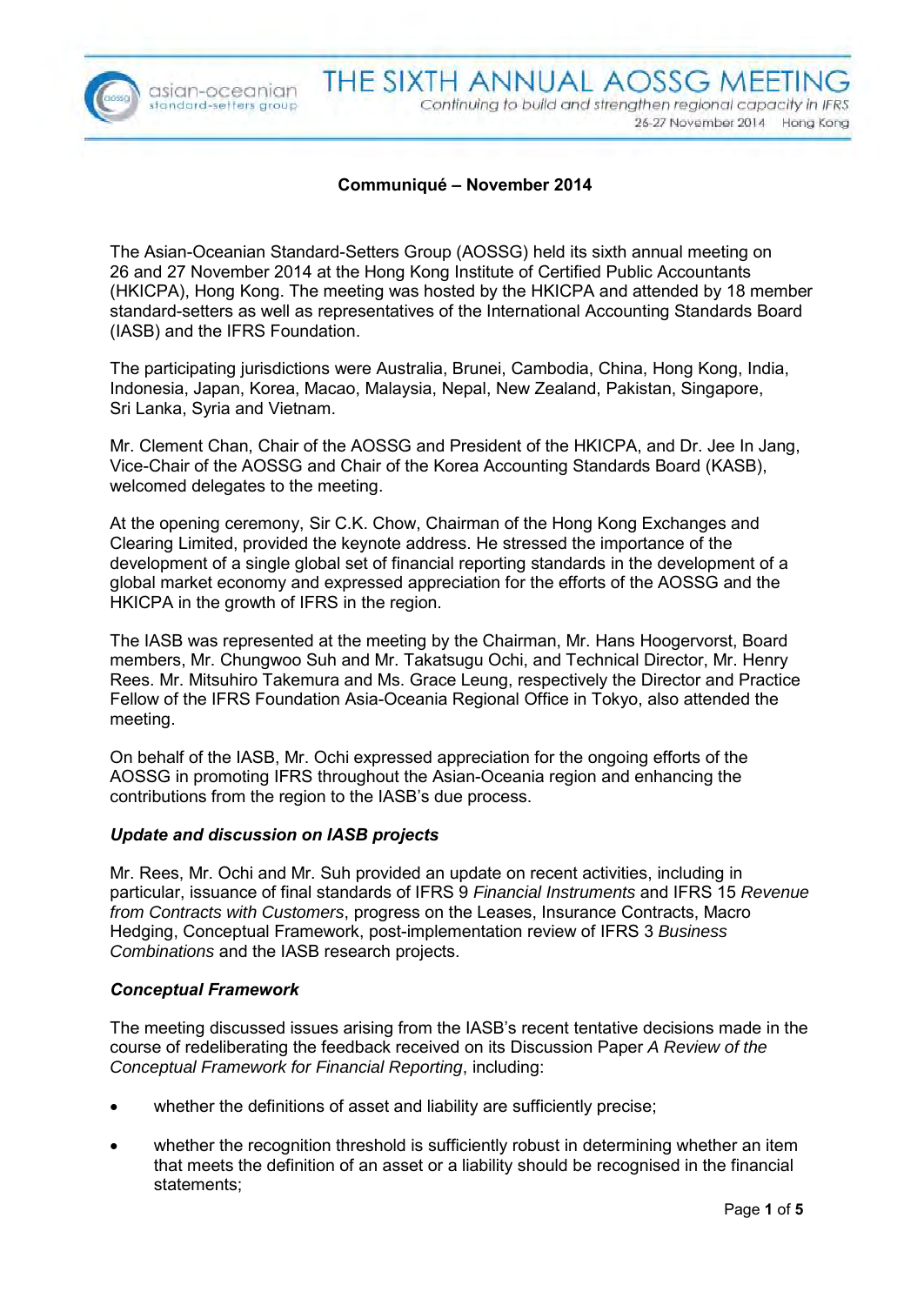

- how to identity a relevant measurement basis for an asset and a liability recognised in the financial statements;
- whether amounts presented in the other comprehensive income should be recycled, and if so, whether it should apply in all circumstances; and
- what are the major considerations in distinguishing liabilities from equity.

#### *Leases*

The meeting discussed key outstanding topics in the Leases project that are to be redeliberated by the IASB, including the definition of a lease and small-asset leases exemption for lessees. Members also discussed their concerns on the differences in the tentative decisions reached by the IASB and the US Financial Accounting Standards Board.

#### *Insurance Contracts*

The meeting discussed key AOSSG issues arising from the IASB's recent deliberations on the insurance contracts project, in particular, the practical issues relating to transition requirements for contracts with no participating features and accounting for contracts with participating features. The meeting also discussed the alternative model for accounting for contracts with participating features proposed by the European Insurance CFO Forum.

#### *Islamic Finance*

The meeting noted the activities of the AOSSG Islamic Finance Working Group, in particular, the findings of the Working Group's study of 132 Islamic financial institutions around the world and the financial reporting framework in those entities' jurisdictions. The study further analysed the different accounting treatments of three common Islamic financial transactions: lessor accounting, classification of customer investment accounts and recognition and measurement of finance income.

Members considered that it was important to establish why an authority would impose differential requirements and concluded that future outreach to government ministries, central banks and securities regulators may be necessary to promote the use of IFRS by Islamic financial institutions.

### *Disclosure Initiatives*

The meeting discussed the IASB's tentative decisions in relation to the Principles of Disclosures project, including:

- whether the respective roles of the primary financial statements and the roles of the notes should be clarified;
- whether entities should use judgement to determine which accounting policies should be more prominent;
- whether additional standards-level guidance regarding the disclosure of non-IFRS information should be developed; and
- whether a general principle of cross-referencing from financial statements to other types of reports is necessary.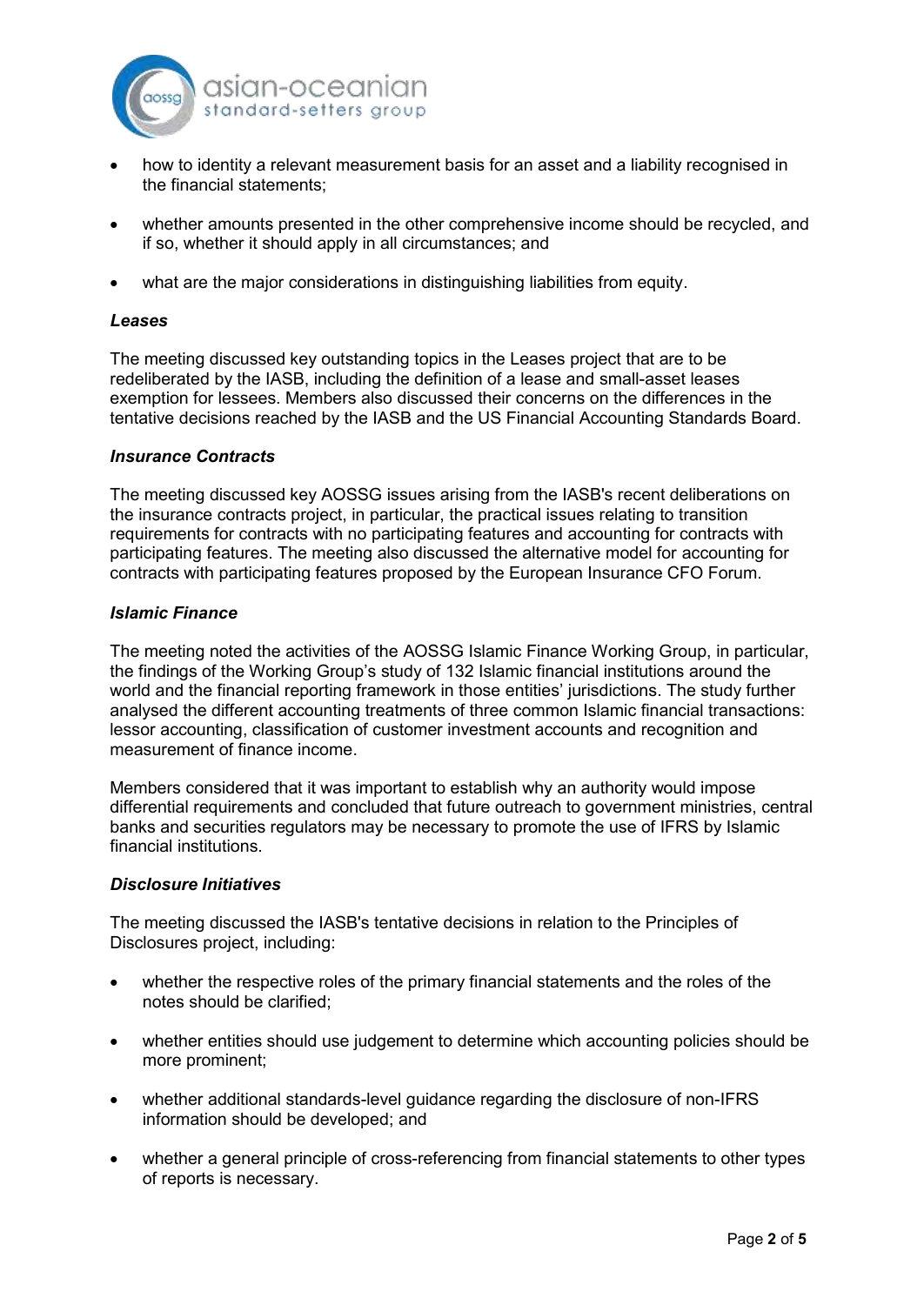

# *Rate-regulated Activities*

The meeting discussed the IASB's Discussion Paper *Reporting the Financial Effects of Rate Regulation*, including:

- what types of information about the financial effects of rate regulation is most relevant to users of financial statements in making investment and lending decisions;
- what kinds of rate regulation in the Asia-Oceania region should be considered; and
- whether and, if so, how IFRS should be amended to provide relevant information in IFRS financial statements, considering the various rate regulation schemes around the world.

## *Equity Method of Accounting*

The KASB presented its research report on the equity method of accounting. The meeting discussed current accounting issues on the equity method and the KASB's proposed alternatives for accounting for equity-invested entities.

IASB members expressed their appreciation for the research paper and requested that AOSSG members' views on the issues be provided to the IASB staff.

## *Application issues in relation to Consolidated Financial Statements*

The meeting discussed an application issue in Hong Kong in relation to IFRS 10 *Consolidated Financial Statements*, in particular, the consolidation exemption condition set out in IFRS 10.4(a)(iv). The IASB noted the issue, which is now on the 'requested agenda items' for consideration for future IASB projects.

### *Emission Trading Scheme*

The KASB provided an overview of the emission trading scheme in Korea and the accounting issues that KASB identified in its development of a Korean accounting standard that deals with the scheme.

The KASB believes that there is a need for the IASB to consider those accounting issues as part of its research project.

Members discussed matters relating to the progress of the IASB's Emission Trading Scheme project, and a range of accounting issues.

### *IFRS in the Region*

AOSSG members from Japan, Indonesia, Sri Lanka and India provided updates on the progress of adopting IFRS in their respective jurisdictions.

### *Building regional capacity – pilot IFRS Centre of Excellence*

Members noted the progress of the AOSSG's pilot IFRS Centre of Excellence (COE) project in Nepal, including a review of the standard-setting capacity, and reports on the June 2013 and November 2014 IFRS Train-the-Trainer (TTT) programs in Kathmandu.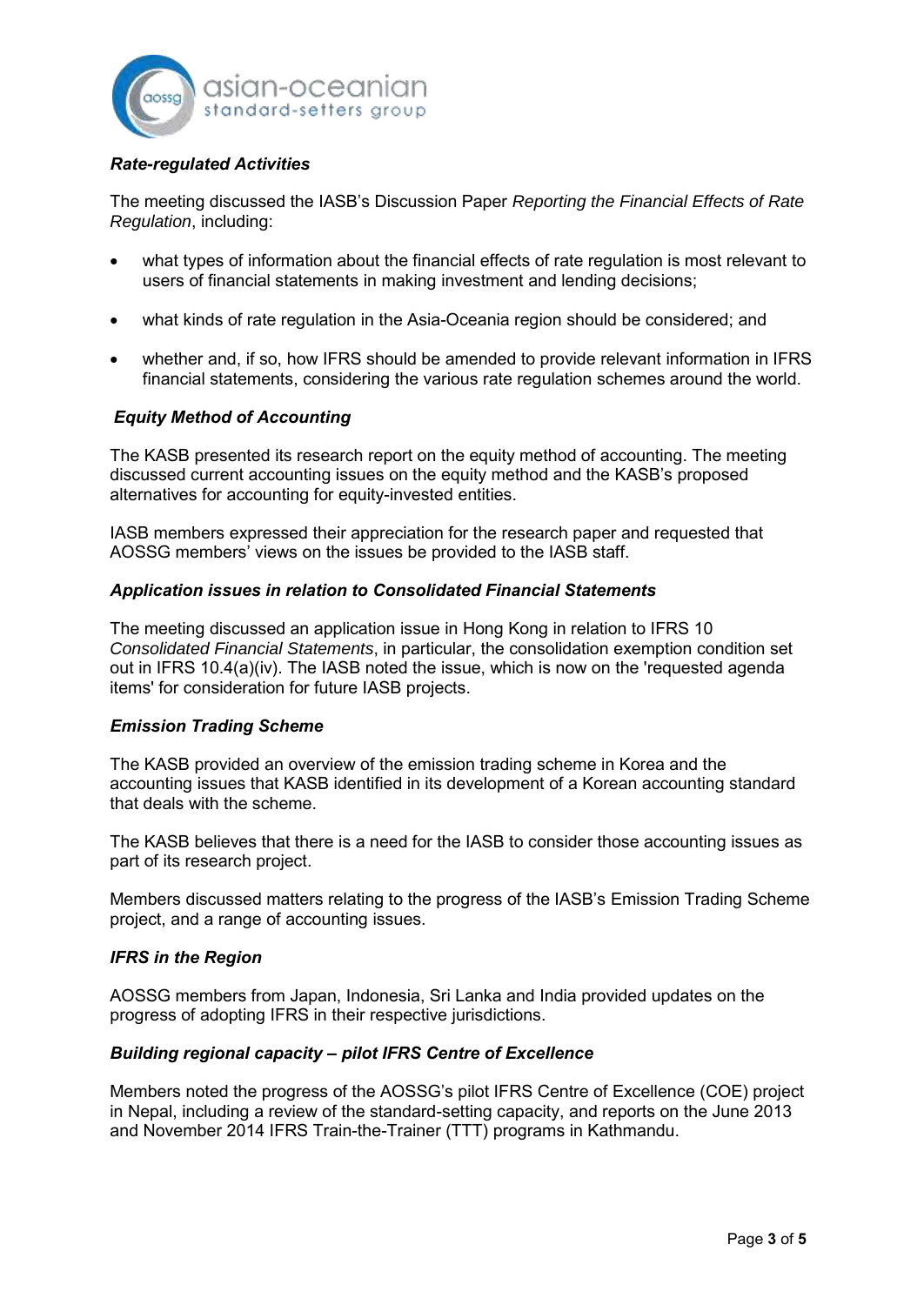

Members also noted that the AOSSG Working Party will continue monitoring the IFRS adoption progress in Nepal and advising on strategic standard-setting matters before concluding the initiative, most likely in 2015.

The Accounting Standards Board of Nepal provided an update on the progress of adopting IFRS in Nepal, including its transition plan, a preliminary strategic plan and feedback on the pilot IFRS COE, and thanked member jurisdictions from Australia, India, Korea and Malaysia for providing presenters for the TTT sessions.

# *AOSSG Strategic Plan*

Members discussed key AOSSG activities planned for the next five years commencing from the 2014 Annual AOSSG Meeting, that is:

- to continue to support the IASB's due process by: (i) providing AOSSG's views through written submissions, at face-to-face AOSSG meetings and through the AOSSG's representation at the IASB's Accounting Standards Advisory Forum; and (ii) contributing to the IASB's research projects;
- to continue to reinforce and remind members of the AOSSG's commitment to a single set of global accounting standards;
- to continue to identify competent key individuals and staff to be involved in the AOSSG and provide them exposure to technical and strategic AOSSG matters;
- to continue to engage with members of IFRS Trustees, IFRS Advisory Council and IASB from the Asia-Oceania region, and staff of the IFRS Asia-Oceania office;
- to continue to assess whether further IFRS COEs in the region are feasible and necessary;
- to reach out to and support member organisations that are less active;
- to ensure local stakeholders are aware of the AOSSG and its aims; and
- to utilise the AOSSG website more effectively.

The strategic plan was approved at the meeting.

### *Closing remarks*

Mr. Hoogervorst noted the constructive atmosphere that AOSSG members created for the meeting discussions. He recognised the contributions of the AOSSG to the development of IFRS, for example, the amendments to IAS 41 *Agriculture* and various research findings such as those discussed at the meeting, and the AOSSG's participation at the IASB Accounting Standards Advisory Forum.

Mr. Chan thanked the IASB members and staff for making themselves available for open and constructive discussions on current issues. He thanked AOSSG members for their work in preparing for the meeting and their attendance. Mr. Chan also thanked the organising team of the HKICPA for hosting the meeting.

**\*\*\*\*\*\*\*\*\*\*\*\*\*\*\*\***